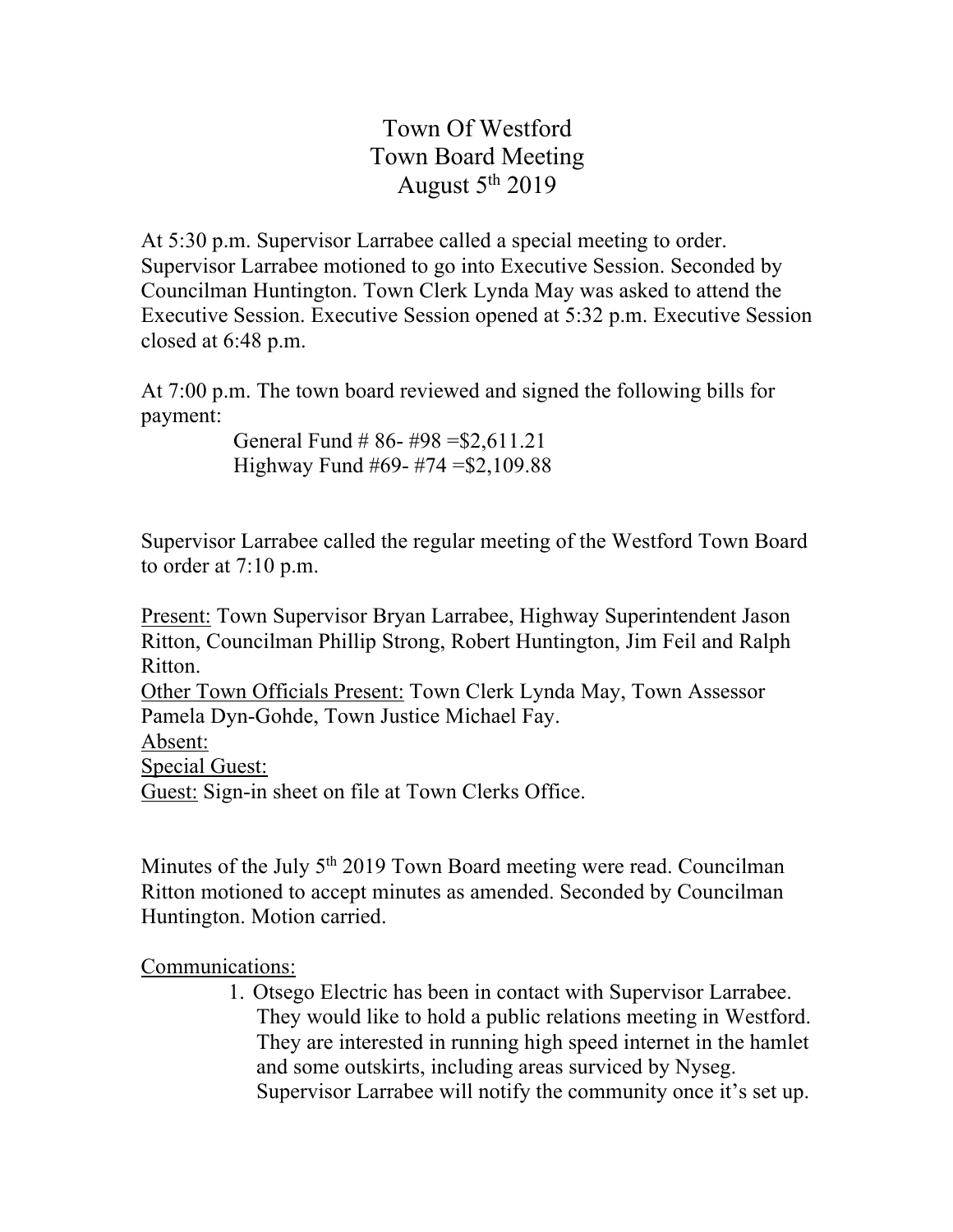## Unfinished/Old Business:

- 1. Supervisor Larrabee informed the board that the Town used 12,540 gallons of road diesel last year. Supervisor Larrabee will speak to other towns to see how they write their fuel bids and will prepare a tentative bid to present to the board next month.
- 2. Highway Superintendent Ritton stated that the dust oil project is completed and the dirt roads have had crushere applied. The highway department had to refigure the paving of Strong Hill Road due to finances but would like to use the left over CHIPS money and the stone already purchased to make cold patch to get through to next year. The total CHIPS money is \$114,000 and we have used \$106,995.72 leaving a surplus of \$7004.28. The Towns ERW money has been increased to \$22,000.00 in emergency winter money. The roads being paved this summer are as listed below:

A. Badeau Hill RD. -2,750 feet/ \$20,110.16 B.Middlefield Rd.- 6,200 feet/ \$53,068.73 C.Stanley Roseboom RD.- 4,200 Feet/ \$33,816.83

3. Supervisor Larrabee and Councilman Feil checked on the Firehouse/Town Hall roof and found it was leaking around the chimney. Supervisor Larrabee check past vouchers and found that the flat roof has not been done. Dan Roseboom and David Lorrette are going to submit quotes.

## New Business:

- 1. The Town Board conducted interviews for the town clerk position. The Appointment will run from September 1st through December 31st 2019. Councilman Rittion motioned to appoint Eileen TenEyek as Town Clerk as of September 1st. Seconded by Councilman Huntington. All in Favor. Councilman Ritton explained that the 2019 election will be a write in campaign and is opened to anyone that is interested. If no one campaigns the Town Board will have to appoint someone as of January  $1<sup>st</sup> 2020$ .
- 2. Supervisor Larrabee stated that the CD (in the bank of Cooperstown) that was due for renewal on July  $16<sup>th</sup> 2019$  has not been renewed. Supervisor Larrabee and Councilman Feil have been looking into other options. Janet from Community Bank would like to give a presentation on money market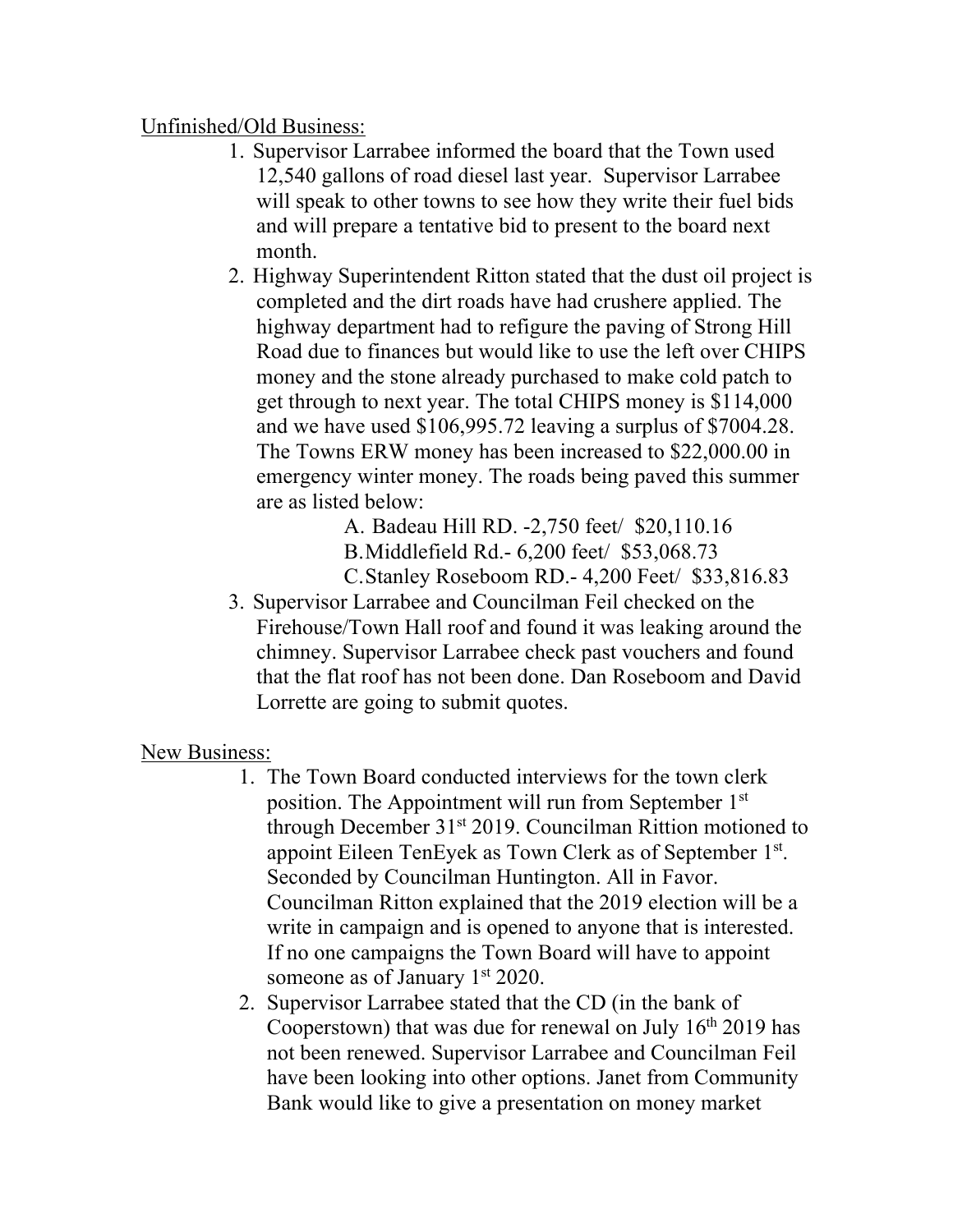accounts and how the town may benefit from switching to one. Supervisor Larrabee will set it up. Councilman Strong voiced concerns over the possibility of holding out \$20,000 to pay bills as discussed last meeting. Supervisor Larrabee explained that it was going to be used to cover expenses until the CHIPS money is reimbursed and then will be replaced. Councilman Ritton explained that if monies needed to be moved from one appropriation to another, a resolution would have to be voted on.

- 3. Councilman Ritton found the letters for the town hall building and Councilman Feil will work on cleaning them up and mounting them.
- 4. The September town board meeting falls on Labor Day, Councilman Feil motioned to move the meeting date to September 9<sup>th</sup> @ 7:00p.m. Seconded by Councilman Ritton. All in favor.
- 5. Supervisor Larrabee received a quote from Jeff Peeters to have to the roofs on the pavilion, transfer station, Henry Snyder garage and shed done. Labor \$1900.00 and materials \$900.00. Councilman Ritton stated he would speak to the fire committee about covering a portion for the Henry Snyder Garage. Supervisor Larrabee motioned to have the work done. Councilman Huntington seconded the motion. Ayes: Supervisor Larrabee, Councilman Strong, Huntington, Ritton. Nays: Councilman Feil
- 6. County Representative Pete Oberacker would like the board to form a steering committee for the potential consolidation of the towns. He would like the Supervisor, Town Clerk, Board members, Highway Superintendent, Community members and Civic leaders involved. Once formed Representative Oberacker would like to hold a meeting. Those interested are as follows: Supervisor Larrabee, Highway Superintendent Ritton, Councilman Huntington and Feil. Supervisor Larrabee motioned to form the steering committee. Councilman Ritton seconded the motion. All in favor.

## Committees:

1. Fire: Councilman Ritton stated that the fire week for area kids went well. Supervisor Larrabee applauded the fire department and the volunteers for a great job.